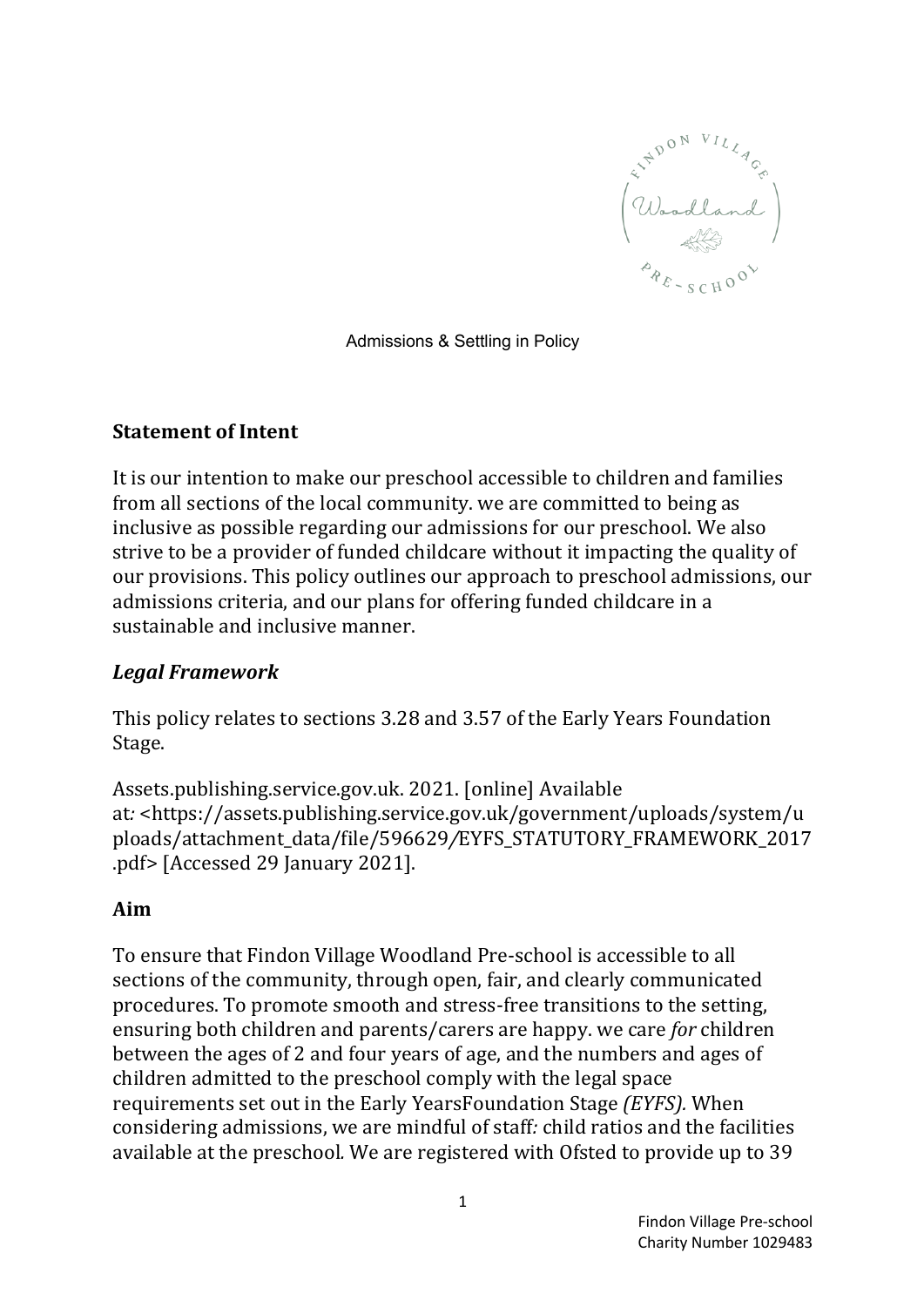places at any one time. We do not require children to be toilet trained on admission.

# **Accessibility**

Findon Village Woodland Preschool aims to ensure its services are accessible to all sections of the community as per the Equal Opportunities Policy. The setting will attempt to communicate its services in locations throughout the community, in more than one language as appropriate.

The preschool exists to provide resources, facilities, and expertise locally to meet the needs of people in the surrounding area.

The preschool advertises through the Childcare Information Service, the local school and places accessible to the community.

The preschool welcomes both fathers and mothers, other relations, and carers, including childminders.

We describe our preschool and its practices in terms of how it treats individuals, regardless of their gender, special educational needs, disabilities, background, religion, ethnicity, or competence in Spoken English.

Our manager takes responsibility for meeting with new families ensuring they have the correct literature regarding the Pre-school and collating information, including a waiting list.

## **Offering Places**

Where services are over-subscribed, as is often the case with Findon Village Woodland Preschool the following priority for admissions has been agreed:

1. Birth Order

2. On a first come first serve basis.

3. waiting list children will be given a place before existing additional places.

Places will always be confirmed by the setting manager by telephone.

Government funding for early education can be used for hours within funded sessions, and the additional paid-for hours will be charged at the amount required.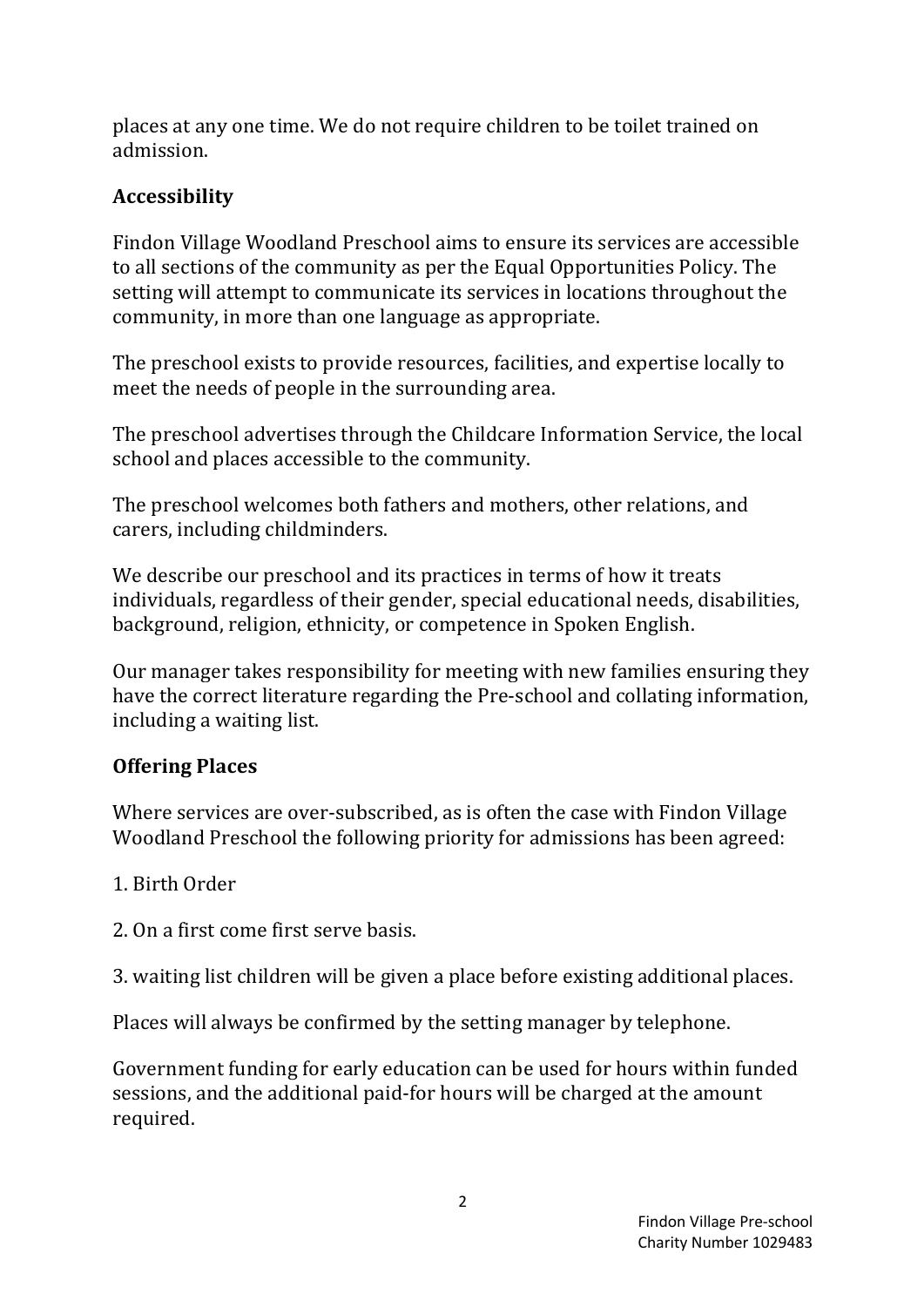Fully funded sessions may be available for two, three and four-year old's, subject to eligibility and the availability of sessions and staffing arrangements. No additional charges will be made for those sessions, but attendance will be limited to specific hours, and charges will be incurred for any additional attendance. These sessions will have a half termly intake and will be allocated prior to the start of each half term, in line with the admission criteria above.

All funded sessions are now in line with the flexible arrangement as specified by the Government. When you register your child for their funded place, we will discuss your needs and, as far as possible with availability and staffing arrangements, we will accommodate your wishes.

We strongly believe that all children should have fair and equal access to, snacks and activities and we therefore do not charge any top-up fees for funded-only sessions, even on an optional basis. The shortfall in the government funded hourly rate is therefore addressed by charging a proportionately rate for the additional hours attended to complete full session*.*

### *See fees policy.*

Prior to a child attending our preschool, parents must complete and sign a contract and registration form. These forms provide the preschool with personal details relating to the child. For example, name, date of birth, address, emergency contact details, parental responsibilities, dietary requirements, collection arrangements, fees, and sessions, contact details for parents, doctor's contact details, health visitor contact details, allergies, parental consent, and vaccinations etc.

## **Settling** in

Once a place has been offered each child is assigned an Early Years Educator as a key person. The manager will take responsibility for contacting families and arranging appropriate settling in sessions (stay  $&$  play). The first two of these sessions allows for parents to stay with their child to allow their child an informal introduction to the preschool and for parents and key persons to have time to communicate about specific needs and personalities. An 'All About Me Book' and 'New Child Information Record' is also completed in advance of attending Pre-school to ensure that staff are aware of all issues pertaining to the child.

Subsequent settling in sessions will be organised to meet the needs of the specific child, this process usually takes up to 2 weeks, but it is important that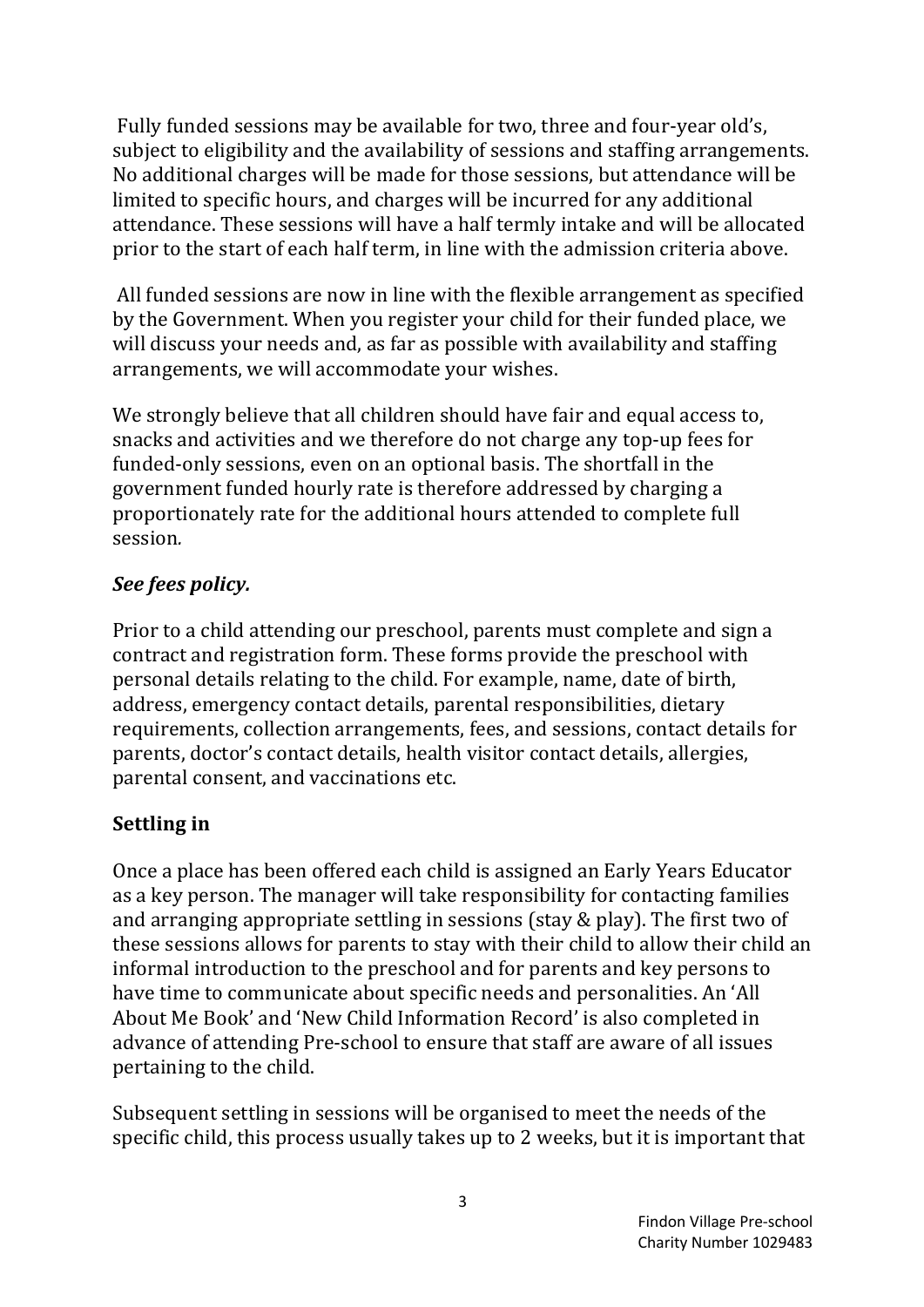child, parent, and preschool are happy before a child attends their full sessions. Key workers keep records of children's progress during this period.

The settling process is viewed as an essential part of ensuring children have a positive time at preschool and we will be flexible in extending this period and offering families additional support.

# **Early Years Education Funding (EYEF)**

Findon Village Woodland Pre-School are in receipt of EYEF for 3- and 4-yearolds. All 3- and 4-year-olds are entitled to the Universal 15 funded hours during term time, this is available from the term following your child's third birthday.

Some families of 2-year-olds may be entitled to Free Early Education for Two-Year-Olds (FEET), you must make the Pre-School aware of this when submitting an "Application to Join".

To access this funding, you need to complete a EYEF form and show your child's birth certificate to the setting manager.

# **30 Hour Funded / Stretched Offer Agreement:**

The Pre-School is open 50 weeks of the year. The Pre-School can offer 30 funded hours or up to 30 hours a week, we can also stretch this offer of funded childcare over the 50 weeks a year.

Each child's maximum free entitlement for both the 'Universal' and the 'Extended' offer will be the same, 570 hours per year.

You can take up to 1140 hours free funded childcare across the 50 weeks, within the hours of 9:30am  $12:30$ pm and  $1:30$ pm – 4:30pm.

## *Holiday times*

Our admissions policy is primarily one of first-come, first-served, basis for holidays, however children accessing the 30hour stretched offer and children registered with the setting will be allocated places first, each child will have a signed offer agreement for any stretched funding attached to their PAF forms.

Holiday sessions are available from 2 year today before child's 9th birthday.

All sessions should be booked in advance and paid for, any cancellations must be made with plenty of notice; Regular booked sessions require 4 weeks' notice, charges will apply otherwise.

4